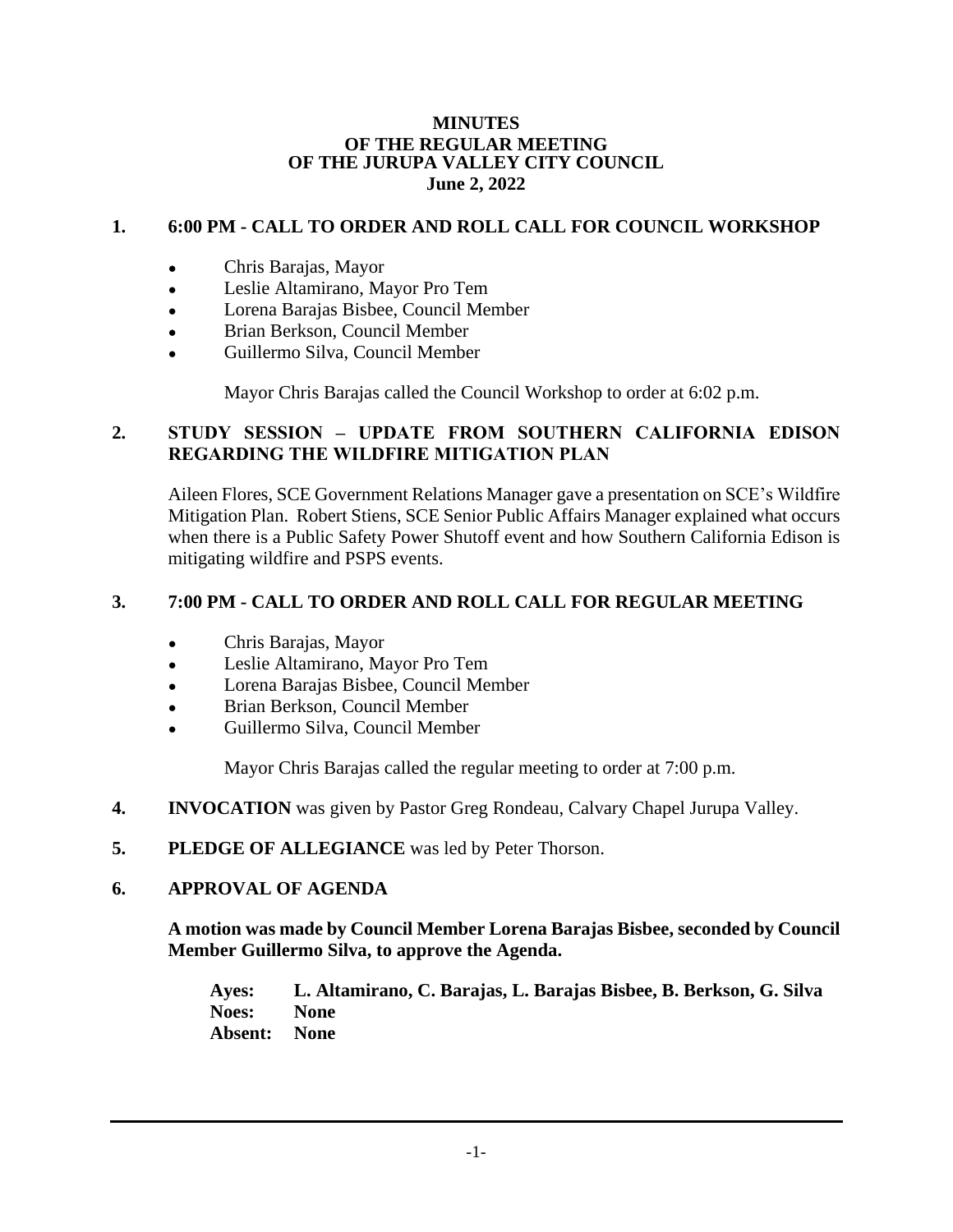## **7. PRESENTATIONS**

## **A. RIVERSIDE COUNTY DEPARTMENT OF ANIMAL SERVICES - INTRODUCTION OF "PET OF THE MONTH"**

The City's Pet of the Month for June, a three-year old black and white terrier mix, was introduced to the Council. Anyone interested in giving the Pet of the Month a home is invited to contact the City's Animal Control Services Department at [https://www.rcdas.org.](https://www.rcdas.org/)

## **8. PUBLIC APPEARANCE/COMMENTS**

The City Clerk read a letter from an unidentified speaker voicing support of the development off of Felspar and Van Buren as it will bring more affordable homes to the community. The individual stated that due to rising housing costs, the City should be considering even higher density housing projects.

The City Clerk read a letter from Renae Rock and Yesenia Villagomez requesting that the City Council allocate funds to address serious flooding issues in Mira Loma and to address the problems with the newly installed curb which is interfering with the horse trail.

Wayne Brown, representing the Riverside County Transportation Commission gave an update on an upcoming weekend road closure on the southbound I-15 freeway at the 91 freeway interchange.

A speaker identified as Lorena asked the Council to take care of residents and invest in the community by providing a permanent fix to the flooding in Mira Loma, especially on 48<sup>th</sup> and  $50<sup>th</sup>$  streets. She also asked that something be done about the newly installed curbs that are dangerous to people and horses.

A speaker identified as Patricia asked for help regarding the flooding on 48<sup>th</sup> Street which is causing various health and safety concerns.

Deanna Conner requested that the Council remove the new asphalt curbs on 48<sup>th</sup> Street and to repair the drainage issues in Mira Loma. She noted that the curbs have created a safety hazard for people and horses. She stated that because of the curbs, the U.S. Postal Service has required that many of the mailboxes be moved forward which creates an unsafe corridor to ride horses.

Renae Rock encouraged the Council to listen to their constituents as they are concerned that their issues are continuing to fall on deaf ears. She outlined the issues that are occurring in Mira Loma which involve dangerous curbs and a lack of proper drainage. She encouraged the Council to visit the area to see it for themselves.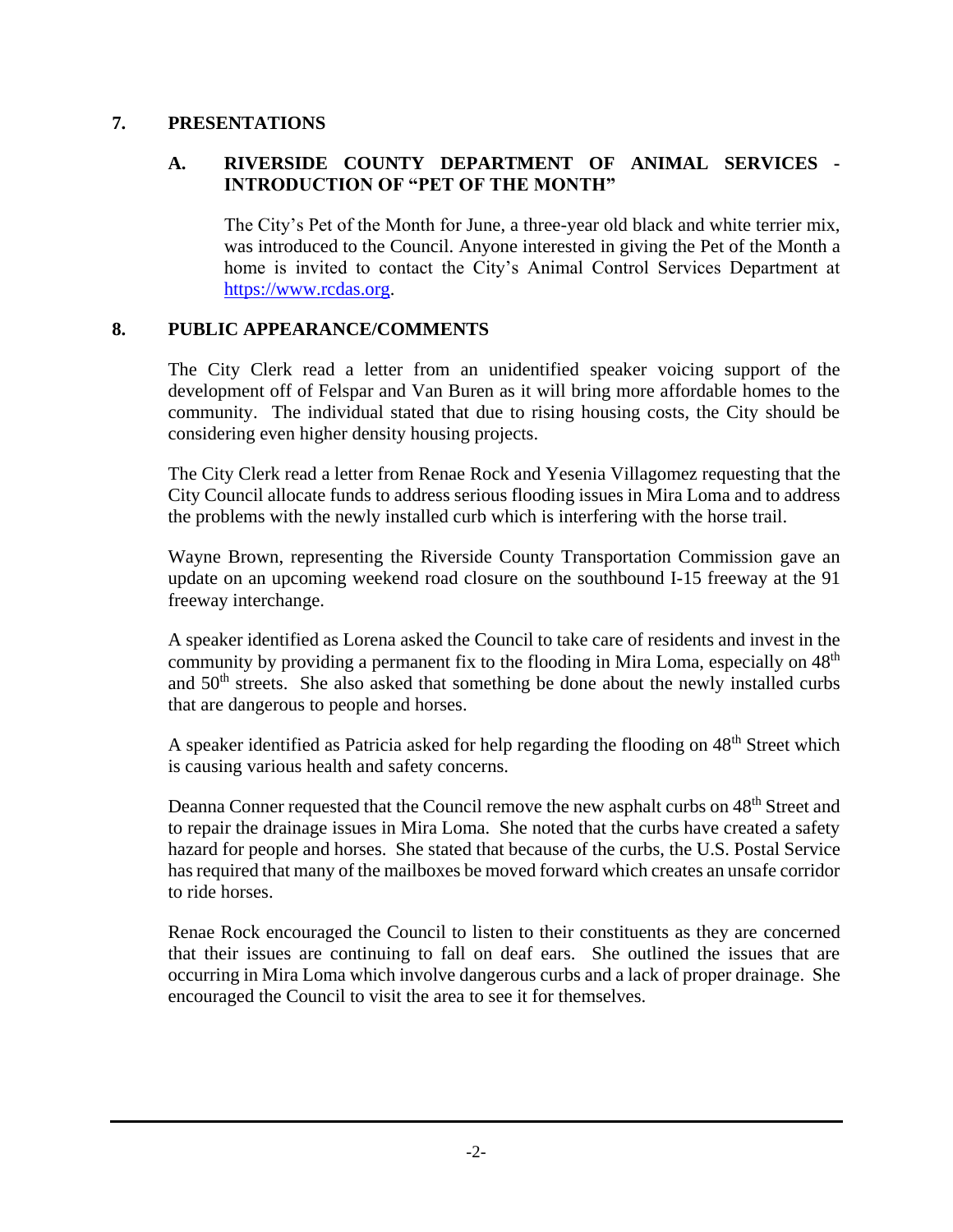Esteban Escobedo echoed the other speaker's comments and stated that he believes there has been miscommunication over some of the issues in Mira Loma which could be improved. He asked the Council to work with the residents and do what is best for their constituents.

Roberto Ramirez stated that the Council works for the residents and they feel they are not being listened to. He described the flooding issues in Mira Loma and a lack of communication which has prolonged a solution. He encouraged the Council to do the right thing.

# **9. INTRODUCTIONS, ACKNOWLEDGEMENTS, COUNCIL COMMENTS AND ANNOUNCEMENTS**

Council Member Brian Berkson announced that a ribbon cutting was held earlier today to celebrate the opening of the new truck-climbing lane on Route 60 in Beaumont. As a representative of the Riverside County Transportation Commission, Mr. Berkson noted that the new lanes represent a \$138 million investment which will offer a safer and more efficient way to travel between the Coachella Valley and western Riverside County through the county's "Badlands." He noted that the lanes also include a new wildlife crossing to provide safe transit for migratory animals.

## **10. CITY COUNCIL MEMBER ORAL/WRITTEN REPORTS REGARDING REGIONAL BOARDS AND COMMISSIONS**

# **A. MAYOR CHRIS BARAJAS**

**1. Mayor Chris Barajas gave an update on the Interagency Coordinating Council meeting of May 20, 2022.**

## **B. COUNCIL MEMBER BRIAN BERKSON**

- **1. Council Member Brian Berkson gave an update on the Riverside County Transportation Commission – Western Riverside County Programs and Projects Committee meeting of May 23, 2022.**
- **2. Council Member Brian Berkson gave an update on the Riverside Transit Agency Board of Director's meeting of May 26, 2022.**
- **3. Council Member Brian Berkson gave an update on the Metrolink / Southern California Regional Rail Authority meeting of May 27, 2022.**

## **11. CITY MANAGER'S UPDATE**

City Manager Rod Butler encouraged members of the Council to share any summer vacation plans with him so he can ensure a quorum for future Council meetings.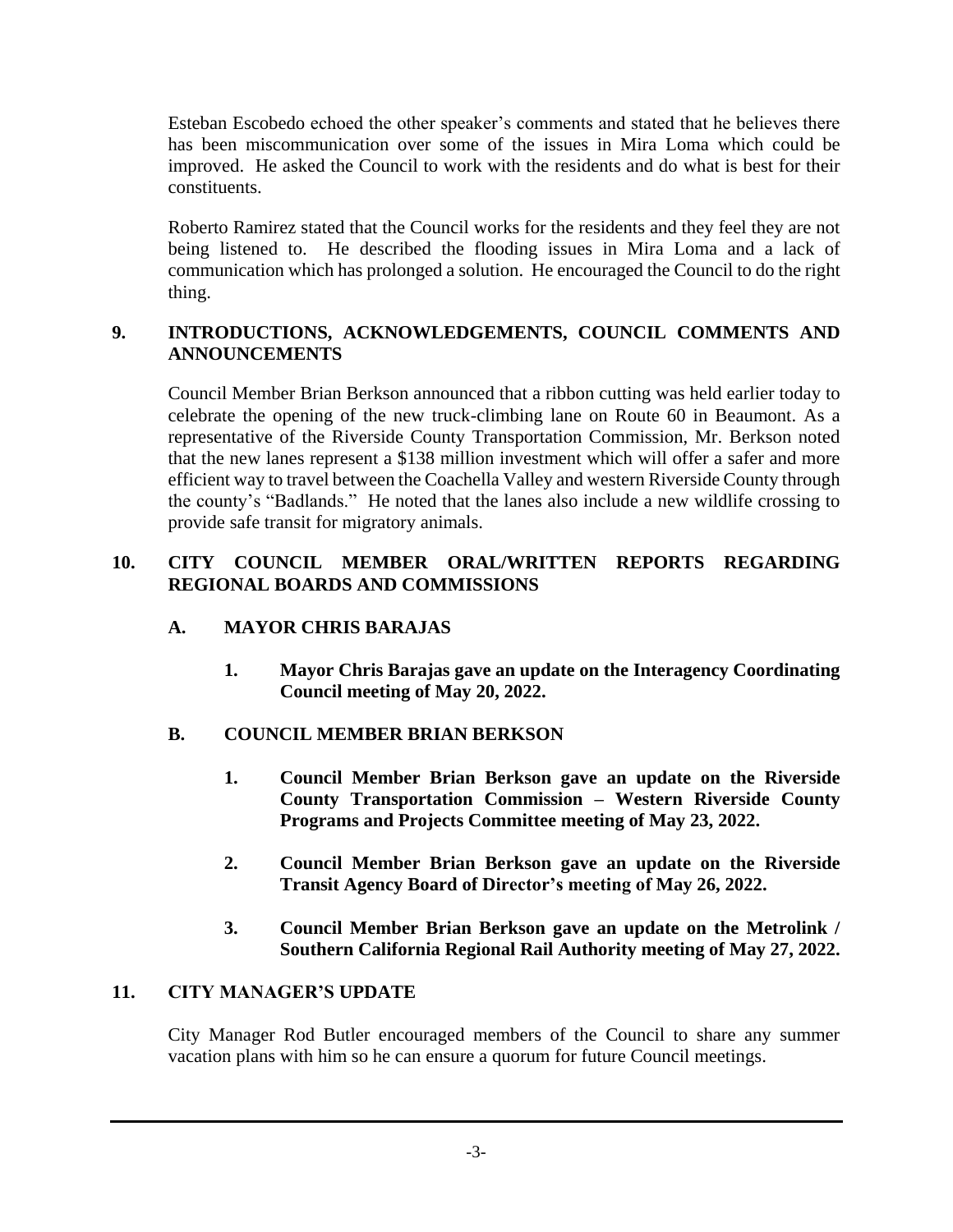## **A. COUNCIL TRAVEL SUMMARY REPORT**

Michael Flad, Assistant City Manager, reported that all five Council Members attended the annual International Conference of Shopping Centers (ICSC) in Las Vegas from May 22, 2022 through May 24, 2022. Expenses included mileage reimbursement, airfare, conference registration, meals, and accommodations.

Discussion followed regarding the ICSC Conference.

## **12. SHERIFF'S DEPARTMENT UPDATE**

Deputy Gillison and Mental Health Clinician Sarah Beck gave a presentation on the Community Behavioral Assessment Team which is staffed with a clinical therapist and a designated peace officer. The purpose of the program is to reduce repeat law enforcement calls, link to appropriate care with a focus on ongoing support and treatment, and take over mental health calls, which allows other law enforcement patrol units to remain in service.

## **13. APPROVAL OF MINUTES**

## **A. MAY 19, 2022 REGULAR MEETING**

**A motion was made by Council Member Guillermo Silva, seconded by Council Member Lorena Barajas Bisbee, to approve the Minutes of the May 19, 2022 regular meeting.**

**Ayes: L. Altamirano, C. Barajas, L. Barajas Bisbee, B. Berkson, G. Silva Noes: None Absent: None**

## **14. CONSENT CALENDAR**

## **A. COUNCIL APPROVAL OF A MOTION TO WAIVE THE READING OF THE TEXT OF ALL ORDINANCES AND RESOLUTIONS INCLUDED IN THE AGENDA**

Requested Action: That the City Council waive the reading of the text of all ordinances and resolutions included in the agenda.

## **B. CONSIDERATION OF CHECK REGISTER IN THE AMOUNT OF \$3,641,888.28**

Requested Action: That the City Council ratify the check registers dated April 28 and May 4, 11, and 19, 2022 as well as the payroll registers dated April 29 and 30; and May 13, 2022.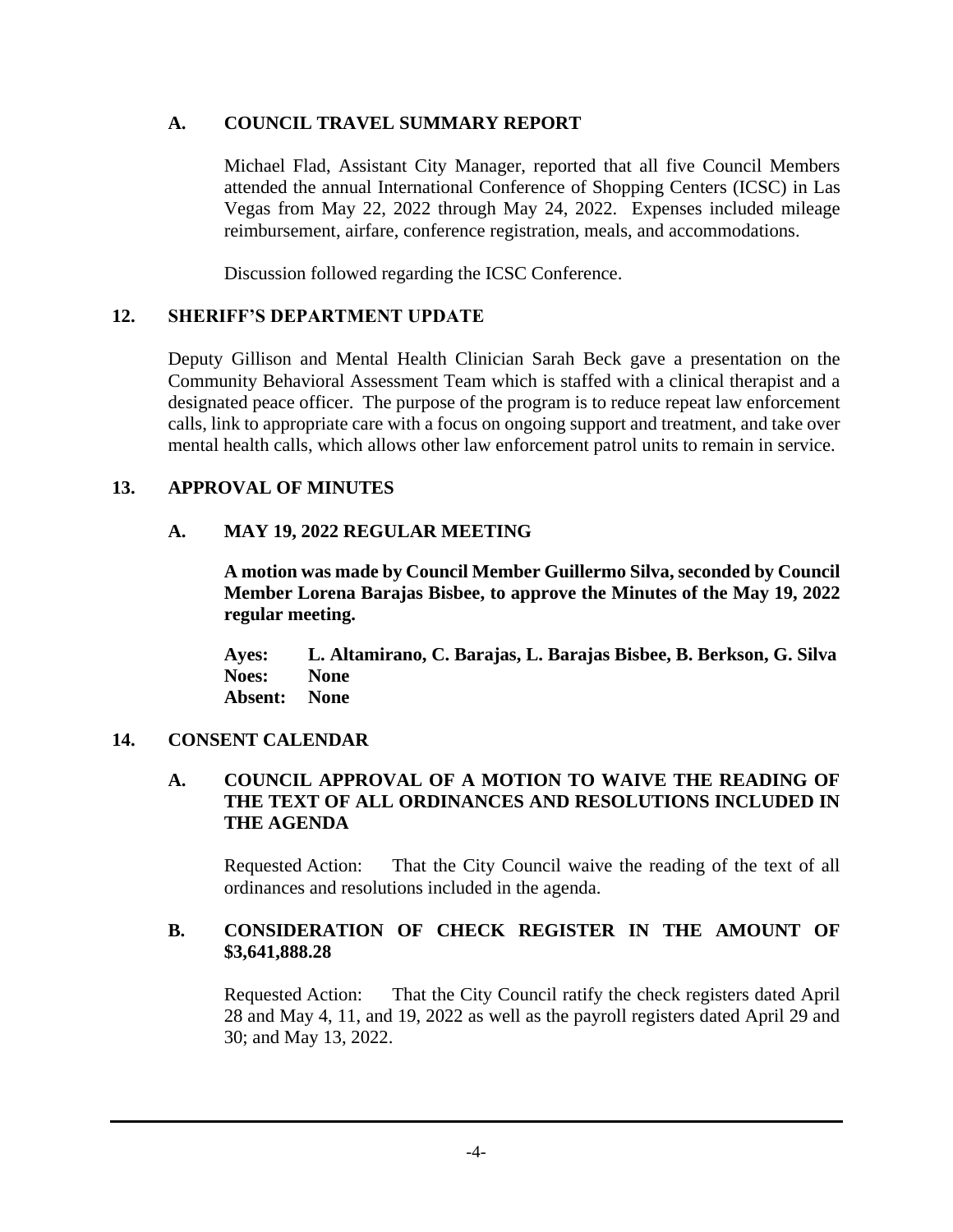## **C. ORDINANCE NO. 2022-08**

Requested Action: That the City Council conduct a second reading and adopt Ordinance No. 2022-08, entitled:

**AN ORDINANCE OF THE CITY OF JURUPA VALLEY, CALIFORNIA, AMENDING CHAPTER 3.75 (DEVELOPMENT IMPACT FEE) OF THE JURUPA VALLEY MUNICIPAL CODE TO CLARIFY THAT THE METHOD FOR CALCULATING DEVELOPMENT IMPACT FEES FOR RETAIL/SERVICE/OFFICE, BUSINESS PARK, AND INDUSTRIAL USES SHALL BE BASED ON THE SQUARE FOOTAGE OF THE BUILDING, AND TO CLARIFY THAT FEES FOR RESIDENTIAL USES AND COMMERCIAL LODGING ARE CALCULATED BASED ON A PER UNIT BASIS AND THAT FEES FOR MIXED USE DEVELOPMENTS ARE BASED ON THE COMBINATION OF THE LAND USES, MAKING CONFORMING REVISIONS TO CHAPTER 3.75, AND MAKING A FINDING OF EXEMPTION UNDER SECTIONS 15061(B)(3) AND 15273(A)(4) OF THE CALIFORNIA ENVIRONMENTAL QUALITY ACT (CEQA)**

**D. CONSIDERATION OF A RESOLUTION CONFIRMING THE REPORT OF DELINQUENT SOLID WASTE FEES AND INITIATING THE PROCEEDINGS TO MAKE DELINQUENT SOLID WASTE COLLECTION SERVICES FEES A SPECIAL ASSESSMENT AND LIEN AGAINST CERTAIN PARCELS OF PROPERTY SITUATED WITHIN THE CITY AND SETTING THE PUBLIC HEARING FOR JULY 21, 2022 (BURRTEC SOLID WASTE INDUSTRIES, INC.)**

Requested Action: That the City Council adopt Resolution No. 2022-46, entitled:

**A RESOLUTION OF THE CITY COUNCIL OF THE CITY OF JURUPA VALLEY, CALIFORNIA, RECEIVING THE REPORT OF DELINQUENT ACCOUNTS FOR SOLID WASTE SERVICES PROVIDED BY BURRTEC SOLID WASTE INDUSTRIES, INC. AND SETTING THE PUBLIC HEARING FOR ESTABLISHING A LIEN ON CERTAIN PROPERTIES IN THE AMOUNT OF DELINQUENT SOLID WASTE COLLECTION FEES DUE FROM THE PROPERTIES**

**E. CONSIDERATION OF A RESOLUTION CONFIRMING THE REPORT OF DELINQUENT SOLID WASTE FEES AND INITIATING THE PROCEEDINGS TO MAKE DELINQUENT SOLID WASTE COLLECTION SERVICES FEES A SPECIAL ASSESSMENT AND LIEN AGAINST CERTAIN PARCELS OF PROPERTY SITUATED WITHIN THE CITY AND SETTING THE PUBLIC HEARING FOR JULY 21, 2022 (USA WASTE OF CALIFORNIA, INC.)**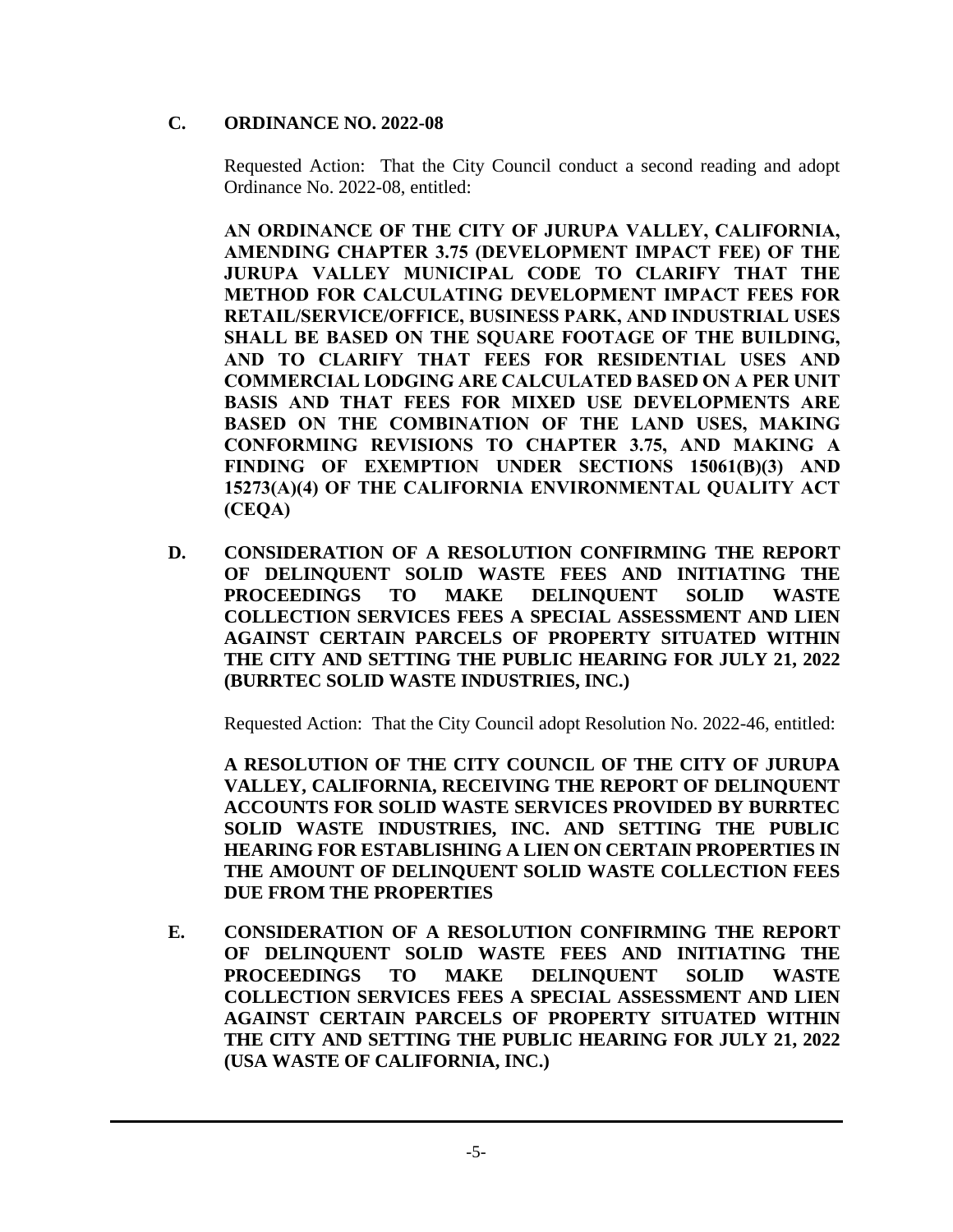Requested Action: That the City Council adopt Resolution No. 2022-47, entitled:

**A RESOLUTION OF THE CITY COUNCIL OF THE CITY OF JURUPA VALLEY, CALIFORNIA, RECEIVING THE REPORT OF DELINQUENT ACCOUNTS FOR SOLID WASTE SERVICES PROVIDED BY USA WASTE OF CALIFORNIA, INC. AND SETTING THE PUBLIC HEARING FOR ESTABLISHING A LIEN ON CERTAIN PROPERTIES IN THE AMOUNT OF DELINQUENT SOLID WASTE COLLECTION FEES DUE FROM THE PROPERTIES**

#### **F. ADOPTION OF A RESOLUTION ESTABLISHING THE FISCAL YEAR 2022-23 APPROPRIATIONS LIMIT**

Requested Action: That the City Council adopt Resolution No. 2022-48, entitled:

**A RESOLUTION OF THE CITY COUNCIL OF THE CITY OF JURUPA VALLEY, ESTABLISHING AN AMENDED APPROPRIATIONS LIMIT FOR THE FISCAL YEAR 2022-23 PURSUANT TO ARTICLE XIIIB OF THE CALIFORNIA CONSTITUTION**

- **G. APPROVAL OF THE FISCAL YEAR 2022-2023 LOCAL RESPONSIBILITY AREA WILDLAND PROTECTION REIMBURSEMENT AGREEMENT WITH THE CALIFORNIA DEPARTMENT OF FORESTRY AND FIRE PROTECTION** 
	- **1.** Requested Actions: That the City Council adopt Resolution No. 2022-49, entitled:

**A RESOLUTION OF THE CITY COUNCIL OF THE CITY OF JURUPA VALLEY, CALIFORNIA, APPROVING AN AGREEMENT WITH THE CALIFORNIA DEPARTMENT OF FORESTRY AND FIRE PROTECTION FOR SERVICES FROM JULY 1, 2022 THROUGH JUNE 30, 2023 FOR FIRE PROTECTION SERVICES WITHIN THE LOCAL RESPONSIBILITY AREAS WITHIN THE CITY**

**2.** That the City Council authorize the City Manager to execute the Local Responsibility Area Wildland Protection Reimbursement Agreement with California Department of Forestry and Fire Protection.

#### **H. PURCHASE AND INSTALLATION OF EMPLOYEE WORKSTATIONS FOR CITY HALL AND JURUPA VALLEY OPERATIONS CENTER**

That the City Council approve the purchase and installation of additional workstations at City Hall and the Jurupa Valley Operations Center.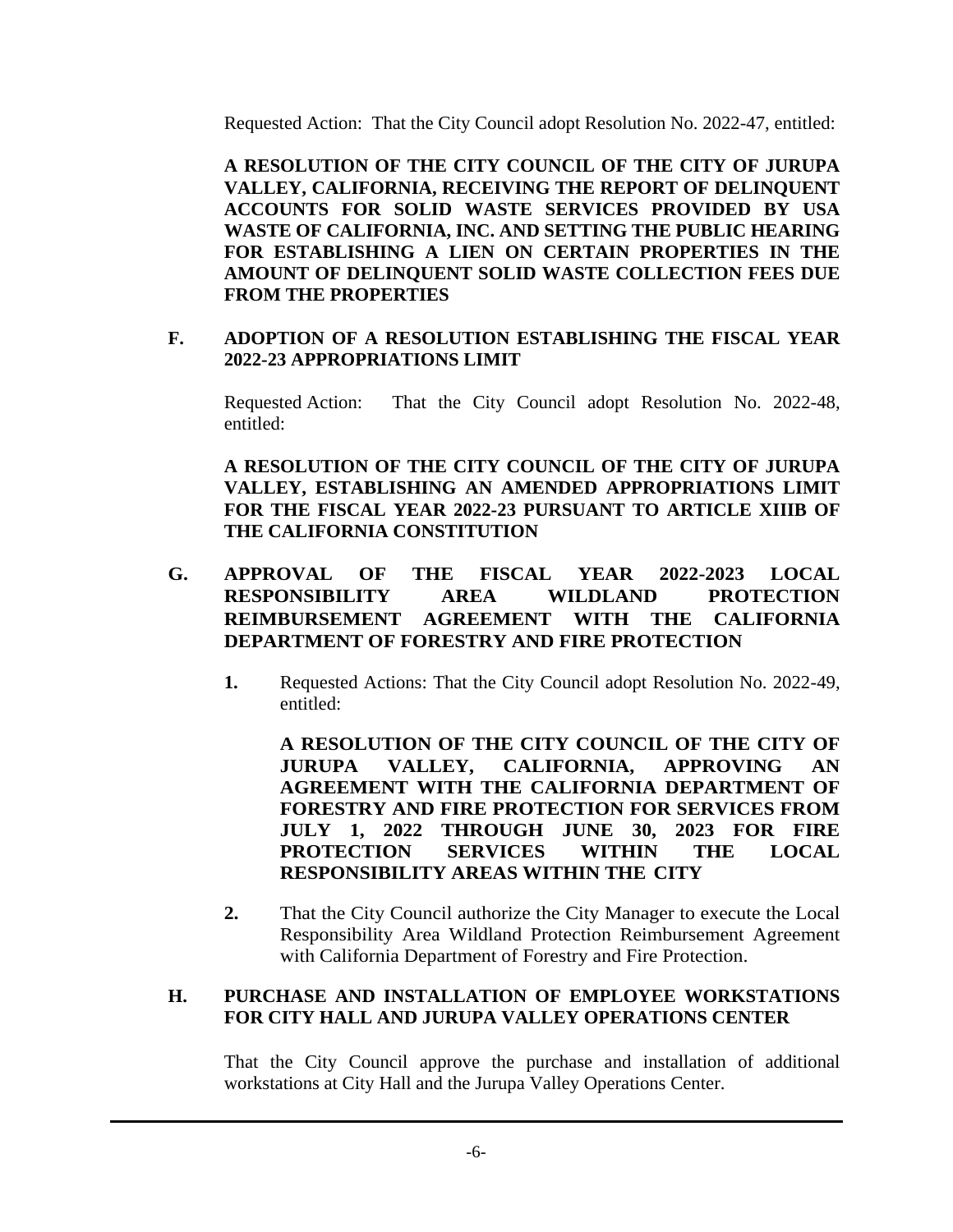## **I. AMENDED AND RESTATED AGREEMENT FOR CONSULTING SERVICES BETWEEN THE CITY OF JURUPA VALLEY AND GRC ASSOCIATES, INC. FOR COMMUNITY DEVELOPMENT BLOCK GRANT SERVICES**

Requested Action: That the City Council approve the Amended and Restated Agreement between the City of Jurupa Valley and GRC Associates, Inc. for Community Development Block Grant Services and authorize the City Manager to execute the Sixth Amendment in substantially the form and format attached to the staff report as approved by the City Attorney.

## **J. AMENDED AND RESTATED AGREEMENT FOR CONSULTANT SERVICES BETWEEN THE CITY OF JURUPA VALLEY AND GRC ASSOCIATES, INC. FOR ADMINISTRATION OF THE AFFORDABLE HOMEOWNER REHABILITATION GRANTS PROGRAM FOR THE 2022-23 FISCAL YEAR**

Requested Action: That the City Council approve the Amended and Restated Agreement for Consultant Services between the City of Jurupa Valley and GRC Associates, Inc. for Administration of the Affordable Homeowner Rehabilitation Grants Program and authorize the City Manager to execute the Third Amendment in substantially the form and format attached to the staff report as approved by the City Attorney.

## **K. AWARD OF PUBLIC SERVICE GRANT APPLICANTS WITH COMMUNITY DEVELOPMENT BLOCK GRANT FUNDS**

- **1.** Requested Action: That the City Council approve the Agreement between the City of Jurupa Valley and Path of Life Ministries for Homelessness Services for an amount not to exceed \$150,000 and authorize the City Manager to execute the Agreement in substantially the form and format attached to the staff report as approved by the City Attorney; and
- **2.** That the City Council approve the Agreement between the City of Jurupa Valley and Family Service Association for the Senior Nutrition Program for an amount not to exceed \$16,944 and authorize the City Manager to execute the Agreement in substantially the form and format attached to the staff report as approved by the City Attorney.
- **L. ADOPTION OF RESOLUTIONS REGARDING THE ANNEXATION OF ZONE FF (MONTECITO) TO CITY OF JURUPA VALLEY LANDSCAPE AND LIGHTING MAINTENANCE DISTRICT NO. 89-1-CONSOLIDATED ("CITY OF JURUPA VALLEY L&LMD 89-1-C"), GENERALLY AT THE**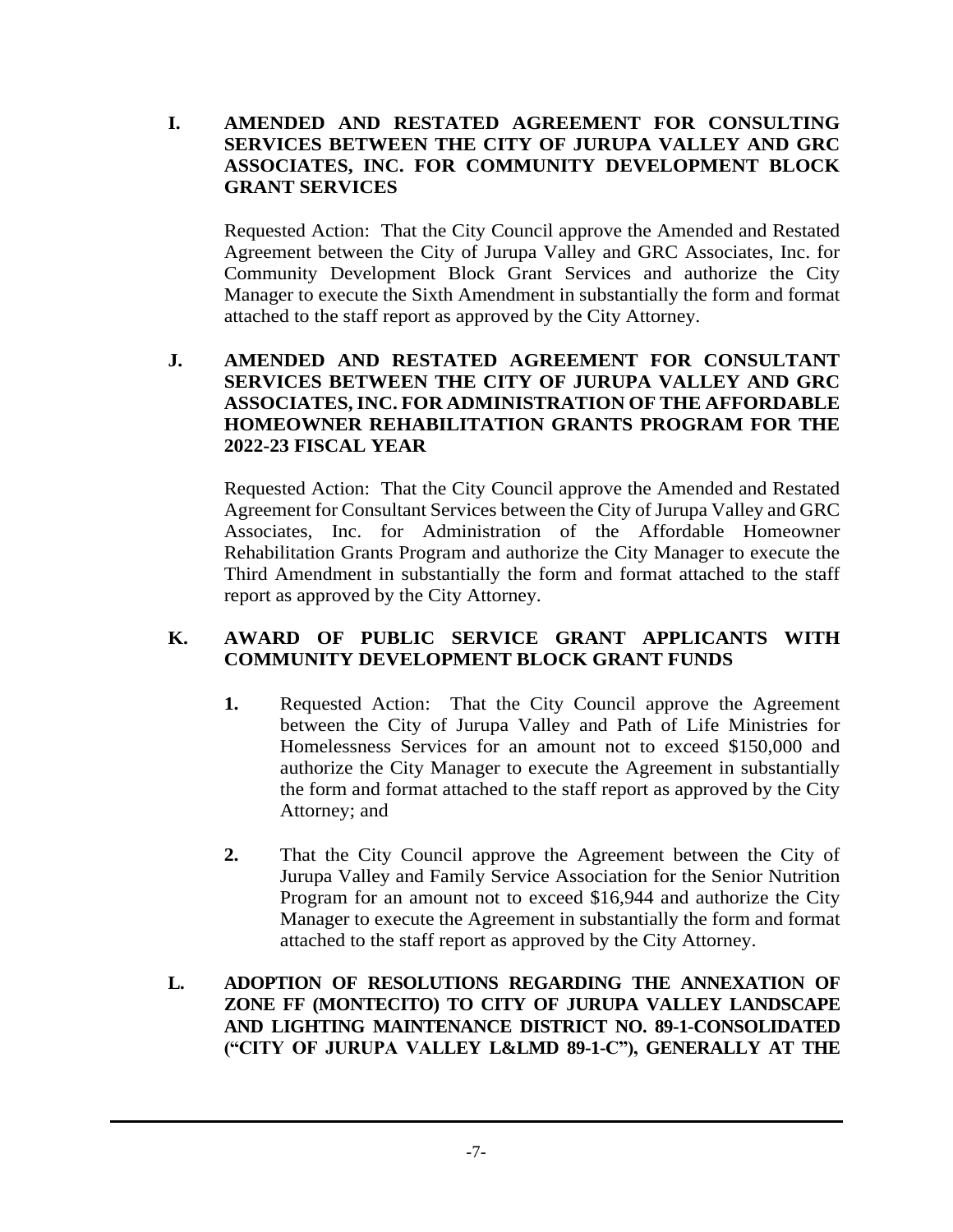#### **SOUTHEAST CORNER OF MISSION BOULEVARD AND AGATE STREET INTERSECTION**

**1.** Requested Action: That the City Council adopt Resolution No. 2022-50, entitled:

**A RESOLUTION OF THE CITY COUNCIL OF THE CITY OF JURUPA VALLEY INITIATING PROCEEDINGS FOR THE ANNEXATION OF TERRITORY TO CITY OF JURUPA VALLEY LANDSCAPE AND LIGHTING MAINTENANCE DISTRICT NO. 89-1-CONSOLIDATED AS ZONE FF AND THE LEVY AND COLLECTION OF ASSESSMENTS WITHIN SUCH TERRITORY FOR FISCAL YEAR 2023-2024 PURSUANT TO THE PROVISIONS OF PART 2 OF DIVISION 15 OF THE CALIFORNIA STREETS AND HIGHWAYS CODE AND ARTICLE XIII D OF THE CALIFORNIA CONSTITUTION**

**2.** That the City Council adopt Resolution No. 2022-51, entitled:

**A RESOLUTION OF THE CITY COUNCIL OF THE CITY OF JURUPA VALLEY APPROVING THE REPORT OF THE ENGINEER REGARDING THE PROPOSED ANNEXATION OF TERRITORY TO CITY OF JURUPA VALLEY LANDSCAPE AND LIGHTING MAINTENANCE DISTRICT NO. 89-1- CONSOLIDATED AS ZONE FF AND THE LEVY AND COLLECTION OF ASSESSMENTS WITHIN THE CITY OF JURUPA VALLEY LANDSCAPE AND LIGHTING MAINTENANCE DISTRICT NO. 89-1-CONSOLIDATED FOR FISCAL YEAR 2023-2024**

**3.** That the City Council adopt Resolution No. 2022-52, entitled:

**A RESOLUTION OF THE CITY COUNCIL OF THE CITY OF JURUPA VALLEY DECLARING ITS INTENTION TO ANNEX TERRITORY TO CITY OF JURUPA VALLEY LANDSCAPE AND LIGHTING MAINTENANCE DISTRICT NO. 89-1- CONSOLIDATED AS ZONE FF AND TO LEVY AND COLLECT ASSESSMENTS WITHIN SUCH TERRITORY FOR FISCAL YEAR 2023-2024 PURSUANT TO THE PROVISIONS OF PART 2 OF DIVISION 15 OF THE CALIFORNIA STREETS AND HIGHWAYS CODE AND ARTICLE XIII D OF THE CALIFORNIA CONSTITUTION AND APPOINTING A TIME AND PLACE FOR HEARING PROTESTS**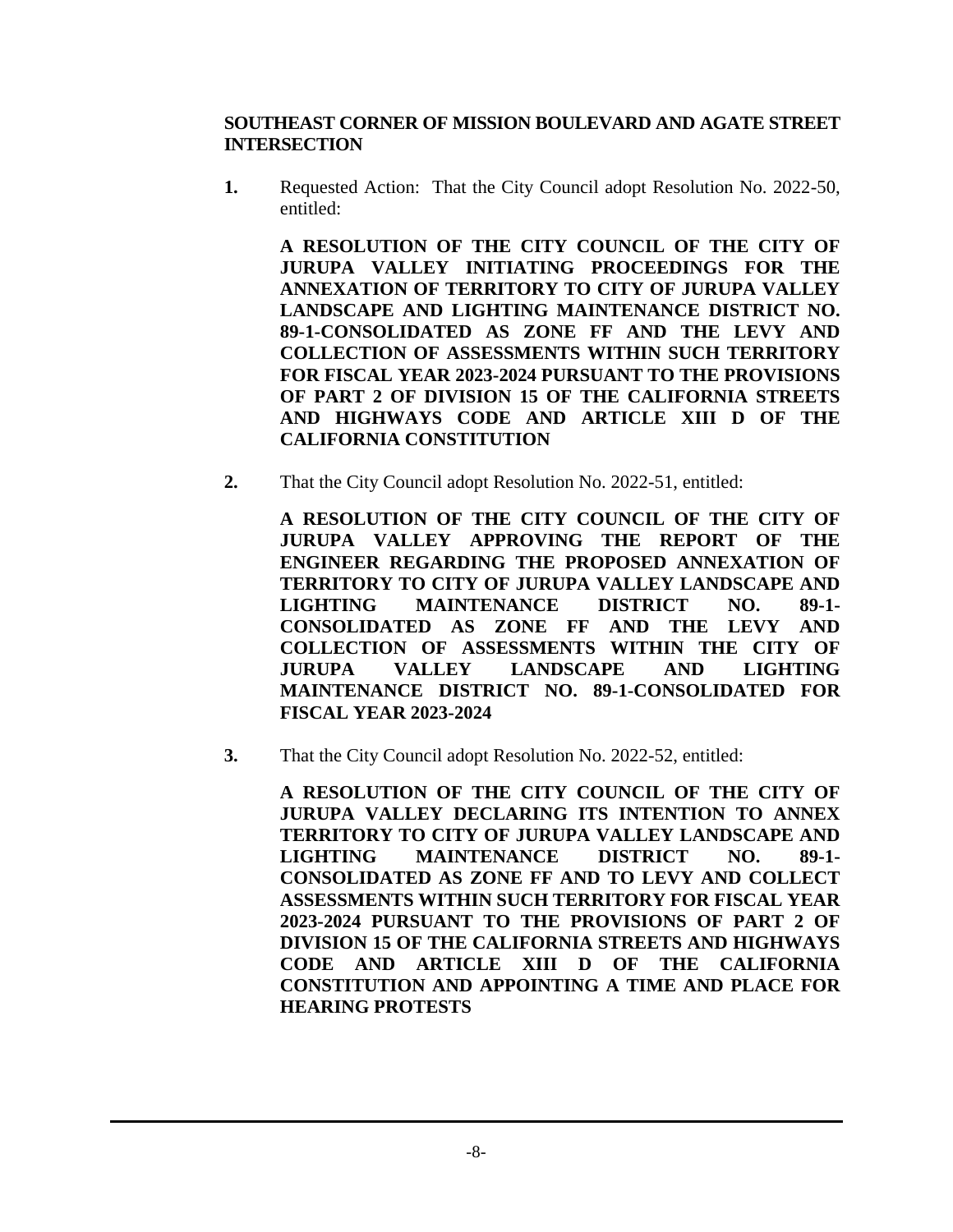- **M. ADOPTION OF RESOLUTIONS REGARDING THE ANNEXATION OF ZONE W (HUDSON COLLECTION) TO CITY OF JURUPA VALLEY LANDSCAPE AND LIGHTING MAINTENANCE DISTRICT NO. 89-1- CONSOLIDATED ("CITY OF JURUPA VALLEY L&LMD 89-1-C"), WEST OF HUDSON STREET BETWEEN 59TH AND 60TH STREET**
	- **1.** Requested Action: That the City Council adopt Resolution No. 2022-53, entitled:

**A RESOLUTION OF THE CITY COUNCIL OF THE CITY OF JURUPA VALLEY, INITIATING PROCEEDINGS FOR THE ANNEXATION OF TERRITORY TO CITY OF JURUPA VALLEY LANDSCAPE AND LIGHTING MAINTENANCE DISTRICT NO. 89-1-CONSOLIDATED AS ZONE W AND THE LEVY AND COLLECTION OF ASSESSMENTS WITHIN SUCH TERRITORY FOR FISCAL YEAR 2023-2024 PURSUANT TO THE PROVISIONS OF PART 2 OF DIVISION 15 OF THE CALIFORNIA STREETS AND HIGHWAYS CODE AND ARTICLE XIII D OF THE CALIFORNIA CONSTITUTION**

**2.** That the City Council adopt Resolution No. 2022-54, entitled:

**A RESOLUTION OF THE CITY COUNCIL OF THE CITY OF JURUPA VALLEY, APPROVING THE REPORT OF THE ENGINEER REGARDING THE PROPOSED ANNEXATION OF TERRITORY TO CITY OF JURUPA VALLEY LANDSCAPE AND LIGHTING MAINTENANCE DISTRICT NO. 89-1- CONSOLIDATED AS ZONE W AND THE LEVY AND COLLECTION OF ASSESSMENTS WITHIN THE CITY OF JURUPA VALLEY LANDSCAPE AND LIGHTING MAINTENANCE DISTRICT NO. 89-1-CONSOLIDATED FOR FISCAL YEAR 2023-2024**

**3.** That the City Council adopt Resolution No. 2022-55, entitled:

**A RESOLUTION OF THE CITY COUNCIL OF THE CITY OF JURUPA VALLEY, DECLARING ITS INTENTION TO ANNEX TERRITORY TO CITY OF JURUPA VALLEY LANDSCAPE AND LIGHTING MAINTENANCE DISTRICT NO. 89-1- CONSOLIDATED AS ZONE W AND TO LEVY AND COLLECT ASSESSMENTS WITHIN SUCH TERRITORY FOR FISCAL YEAR 2023-2024 PURSUANT TO THE PROVISIONS OF PART 2 OF DIVISION 15 OF THE CALIFORNIA STREETS AND HIGHWAYS CODE AND ARTICLE XIII D OF THE CALIFORNIA CONSTITUTION AND APPOINTING A TIME AND PLACE FOR HEARING PROTESTS**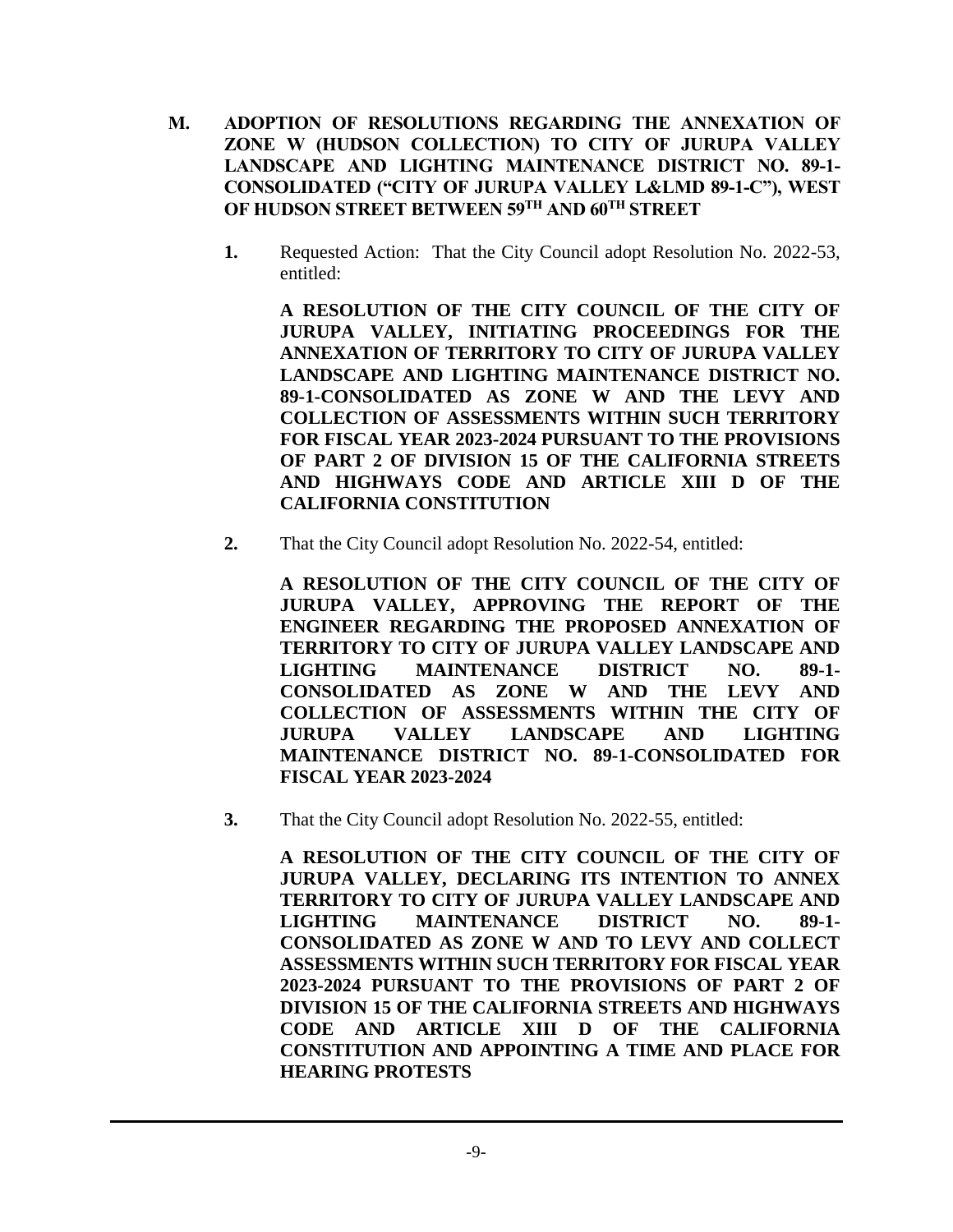**N. CONFIRM THE AUTOMATIC INCREASE IN THE WESTERN RIVERSIDE COUNTY MULTIPLE SPECIES HABITAT CONSERVATION PLAN LOCAL DEVELOPMENT MITIGATION FEE APPLICABLE TO ALL DEVELOPMENTS IN THE PLAN AREA PURSUANT TO JURUPA VALLEY MUNICIPAL CODE SECTION 3.80.050.D**

Requested Action: That the City Council adopt Resolution No. 2022-56, entitled:

**A RESOLUTION OF THE CITY COUNCIL OF THE CITY OF JURUPA VALLEY AMENDING RESOLUTION NO. 2021-24 AND CONFIRMING THE AUTOMATIC INCREASE IN THE WESTERN RIVERSIDE COUNTY MULTIPLE SPECIES HABITAT CONSERVATION PLAN LOCAL DEVELOPMENT MITIGATION FEE APPLICABLE TO ALL DEVELOPMENTS IN THE PLAN AREA PURSUANT TO JURUPA VALLEY MUNICIPAL CODE SECTION 3.80.050.D AND MAKING FINDINGS ACCORDING TO THE CALIFORNIA ENVIRONMENTAL QUALITY ACT**

**A motion was made by Council Member Lorena Barajas Bisbee, seconded by Mayor Pro Tem Leslie Altamirano, to approve the Consent Calendar.**

**Ayes: L. Altamirano, C. Barajas, L. Barajas Bisbee, B. Berkson, G. Silva Noes: None Absent: None**

- **15. CONSIDERATION OF ANY ITEMS REMOVED FROM THE CONSENT CALENDAR**
- **16. PUBLIC HEARINGS**
	- **A. PUBLIC HEARING TO CONSIDER ANNEXATION OF ZONE DD TO CITY OF JURUPA VALLEY LANDSCAPE AND LIGHTING MAINTENANCE DISTRICT NO. 89-1-CONSOLIDATED PURSUANT TO THE PROVISIONS OF PART 2 OF DIVISION 15 OF THE CALIFORNIA STREETS AND HIGHWAYS CODE AND ARTICLE XIII D OF THE CALIFORNIA CONSTITUTION**

Mayor Chris Barajas opened the public hearing and called for any public comments.

There being no further comments, the public hearing was continued.

Mayor Chris Barajas announced that at the request of City staff, this item will be continued.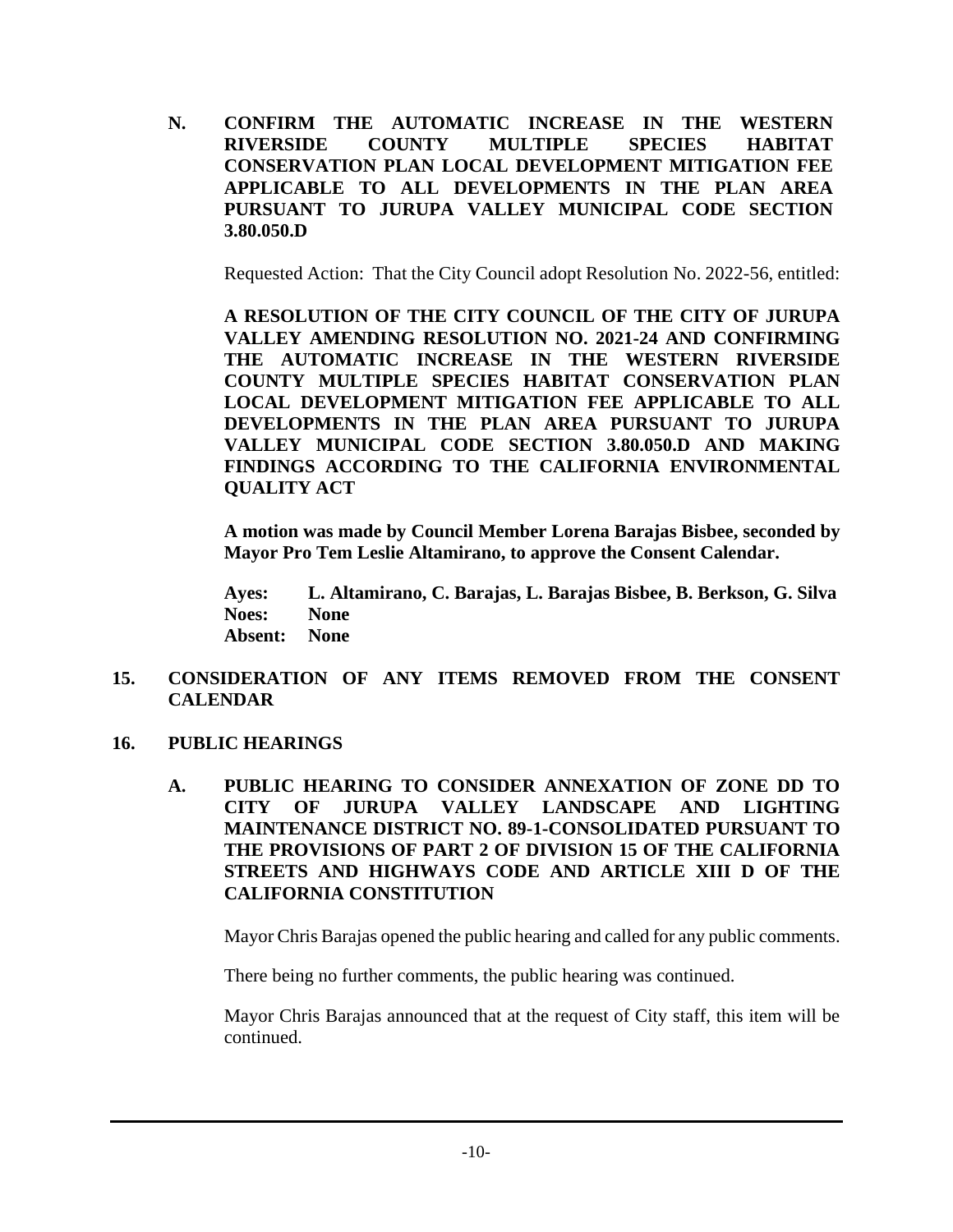**By consensus, the City Council continued the public hearing to the next available regularly scheduled City Council meeting on June 16, 2022.**

**Ayes: L. Altamirano, C. Barajas, L. Barajas Bisbee, B. Berkson, G. Silva Noes: None Absent: None**

#### **B. PUBLIC HEARING TO CONSIDER ANNEXATION OF ZONE 2-G TO CITY OF JURUPA VALLEY LANDSCAPE AND LIGHTING MAINTENANCE DISTRICT NO. 89-1-CONSOLIDATED PURSUANT TO THE PROVISIONS OF PART 2 OF DIVISION 15 OF THE CALIFORNIA STREETS AND HIGHWAYS CODE AND ARTICLE XIII D OF THE CALIFORNIA CONSTITUTION**

Mayor Chris Barajas opened the public hearing and called for any public comments.

There being no further comments, the public hearing was continued.

Mayor Chris Barajas announced that at the request of City staff, this item will be continued.

**By consensus, the City Council continued the public hearing to the next available regularly scheduled City Council meeting on June 16, 2022.**

**Ayes: L. Altamirano, C. Barajas, L. Barajas Bisbee, B. Berkson, G. Silva Noes: None Absent: None**

## **17. COUNCIL BUSINESS**

## **18. CITY ATTORNEY'S REPORT**

City Attorney Maricela Marroquin had no report.

## **19. COUNCIL MEMBER REPORTS AND COMMENTS**

Council Member Guillermo Silva announced that a Community Clean-Up event for Council District 2 is Saturday, June 4 from 7:30 a.m. to 11:30 a.m. Volunteers are asked to check in at City Hall, 8930 Limonite Avenue.

Council Member Brian Berkson asked City Manager Rod Butler to bring back a report on the issues raised tonight in the Mira Loma area.